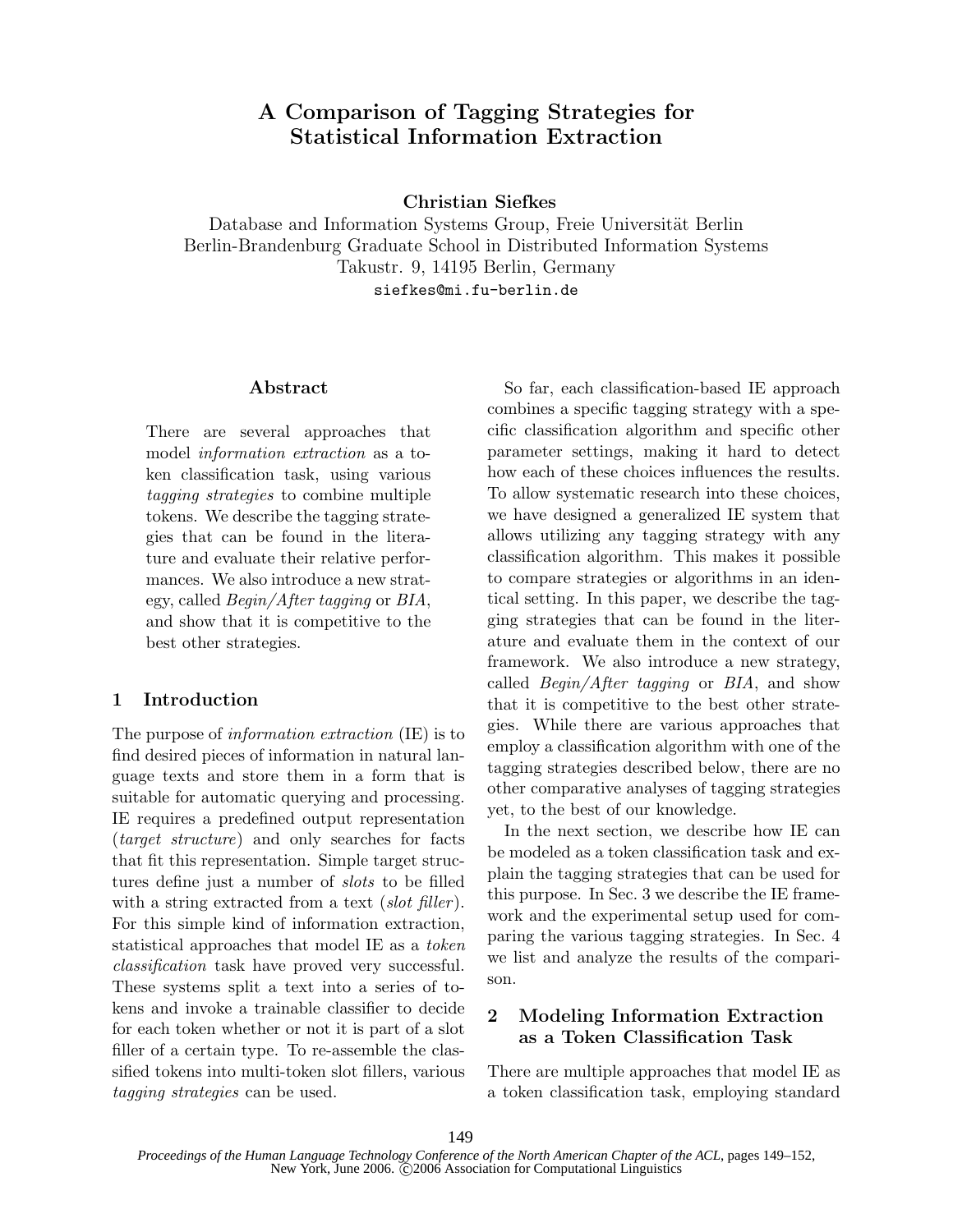| <b>Strategy</b>                    | Triv  | IOB2   | IOB1    | <b>BIE</b> | <b>BIA</b>               | ВE                            |
|------------------------------------|-------|--------|---------|------------|--------------------------|-------------------------------|
| Special class for first token      |       |        | $(+)^a$ |            |                          |                               |
| Special class for last token       |       |        |         |            |                          |                               |
| Special class for token after last |       |        |         |            |                          |                               |
| Number of classes                  | $n+1$ | $2n+1$ |         |            | $2n+1$   $4n+1$   $3n+1$ | $\left(2 \times (n+1)\right)$ |
| Number of classifiers              |       |        |         |            |                          |                               |

<sup>a</sup>Only if required for disambiguation

Table 1: Properties of Tagging Strategies

classification algorithms. These systems split a text into a series of tokens and invoke a trainable classifier to decide for each token whether or not it is part of a slot filler of a certain type. To reassemble the classified tokens into multi-token slot fillers, various tagging strategies can be used.

The trivial  $(Triv)$  strategy would be to use a single class for each slot type and an additional "O" class for all other tokens. However, this causes problems if two entities of the same type immediately follow each other, e.g. if the names of two speakers are separated by a linebreak only. In such a case, both names would be collapsed into a single entity, since the trivial strategy lacks a way to mark the begin of the second entity.

For this reason (as well as for improved classification accuracy), various more complex strategies are employed that use distinct classes to mark the first and/or last token of a slot filler. The two variations of *IOB* tagging are probably most common: the variant usually called IOB2 classifies each token as the begin of a slot filler of a certain type  $(B-type)$ , as a continuation of the previously started slot filler, if any (I-type), or as not belonging to any slot filler (O). The IOB1 strategy differs from IOB2 in using B-type only if necessary to avoid ambiguity (i.e. if two same-type entities immediately follow each other); otherwise I-type is used even at the beginning of slot fillers. While the Triv strategy uses only  $n+1$  classes for n slot types, *IOB* tagging requires  $2n + 1$  classes.

BIE tagging differs from IOB in using an additional class for the last token of each slot filler. One class is used for the first token of a slot filler  $(B-type)$ , one for inner tokens  $(I-type)$  and another one for the last token (E-type). A fourth class BE-type is used to mark slot fillers consisting of a single token (which is thus both begin and end). *BIE* requires  $4n + 1$  classes.

A disadvantage of the BIE strategy is the high number of classes it uses (twice as many as  $IOB1|2)$ . This can be addressed by introducing a new strategy, BIA (or Begin/After tagging). Instead of using a separate class for the last token of a slot filler, BIA marks the first token after a slot filler as A-type (unless it is the begin of a new slot filler). Begin (B-type) and continuation (I-type) of slot fillers are marked in the same way as by *IOB2*. *BIA* requires  $3n + 1$ classes,  $n$  less than  $BIE$  since no special treatment of single-token slot fillers is necessary.

The strategies discussed so far require only a single classification decision for each token. Another option is to use two separate classifiers, one for finding the begin and another one for finding the end of slot fillers. Begin/End  $(BE)$ tagging requires  $n + 1$  classes for each of the two classifiers (B-type  $+$  O for the first, E-type + O for the second). In this case, there is no distinction between inner and outer (other) tokens. Complete slot fillers are found by combining the most suitable begin/end pairs of the same type, e.g. by taking the length distribution of slots into account. Table 1 lists the properties of all strategies side by side.

## 3 Classification Algorithm and Experimental Setup

Our generalized IE system allows employing any classification algorithm with any tagging strategy and any context representation, provided that a suitable implementation or adapter exists. For this paper, we have used the Winnow (Littlestone, 1988) classification algorithm and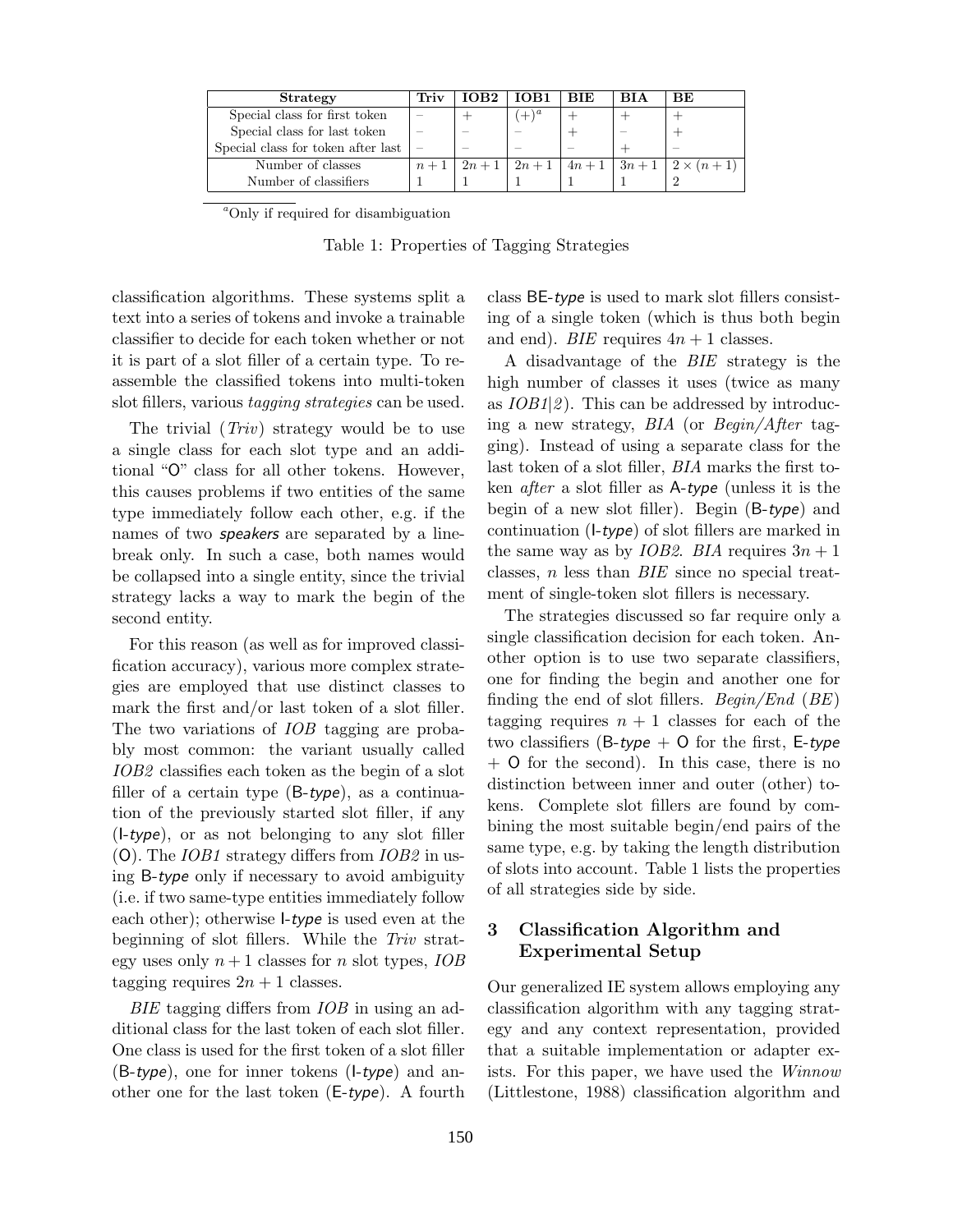| <b>Strategy</b>        | IOB2 | IOB1 | Triv | BIE  | BIA  | BЕ   |  |
|------------------------|------|------|------|------|------|------|--|
| Seminar Announcements  |      |      |      |      |      |      |  |
| etime                  | 97.1 | 92.4 | 92.0 | 94.4 | 97.3 | 93.6 |  |
| location               | 81.7 | 81.9 | 81.6 | 77.8 | 81.9 | 82.3 |  |
| speaker                | 85.4 | 82.0 | 82.0 | 84.2 | 86.1 | 83.7 |  |
| stime                  | 99.3 | 97.9 | 97.7 | 98.6 | 99.3 | 99.0 |  |
| Corporate Acquisitions |      |      |      |      |      |      |  |
| acqabr                 | 55.0 | 53.8 | 53.9 | 48.3 | 55.2 | 50.2 |  |
| acqloc                 | 27.4 | 29.3 | 29.3 | 15.7 | 27.4 | 18.0 |  |
| acquired               | 53.5 | 55.7 | 55.5 | 54.8 | 53.6 | 53.7 |  |
| $\text{d}$ ramt        | 71.7 | 71.5 | 71.9 | 71.0 | 71.7 | 70.5 |  |
| purchabr               | 58.1 | 56.1 | 57.0 | 47.3 | 58.0 | 51.8 |  |
| purchaser              | 55.7 | 55.3 | 56.2 | 52.7 | 55.7 | 55.5 |  |
| seller                 | 31.8 | 32.7 | 34.7 | 27.3 | 30.1 | 32.5 |  |
| sellerabr              | 25.8 | 28.0 | 28.9 | 16.8 | 24.4 | 21.4 |  |
| $_{\rm status}$        | 56.9 | 57.4 | 56.8 | 56.1 | 57.4 | 55.2 |  |

Table 2: F Percentages for Batch Training

the context representation described in (Siefkes, 2005), varying only the tagging strategy. An advantage of Winnow is its supporting incremental training as well as batch training. For many "real-life" applications, automatic extractions will be checked and corrected by a human revisor, as automatically extracted data will always contain errors and gaps that can be detected by human judgment only. This correction process continually provides additional training data, but the usual batch-trainable algorithms are not very suited to integrate new data, since full retraining takes a long time.

We have compared the described tagging strategies on two corpora that are used very often to evaluate IE systems, CMU Seminar Announcements and Corporate Acquisitions.<sup>1</sup> For both corpora, we used the standard setup: 50/50 training/evaluation split, averaging results over five (Seminar) or ten (Acquisitions) random splits, "one answer per slot" (cf. Lavelli et al. (2004)). Extraction results are evaluated in the usual way by calculating *precision*  $P$  and  $re$ call R of the extracted slot fillers and combining them in the F-measure, the harmonic mean of precision and recall:  $F = \frac{2 \times P \times R}{P+R}$  $\frac{\times P \times R}{P + R}$ .<sup>2</sup> For significance testing, we applied a paired two-tailed

| <b>Strategy</b> | IOB1                 | Triv                 | BIE                  | BIA               | BE                   |
|-----------------|----------------------|----------------------|----------------------|-------------------|----------------------|
| etime           | $o(81.6\%, -)$       | $o(85.3\%,-)$        | $-$ (98.4\%, -)      | $o(68.6\%, +)$    | $o(90.6\%, -)$       |
| location        | $o(84.3\%, -)$       | $o(90.5\%, -)$       | $-$ (98.9\%, -)      | $o(55.8\%, +)$    | $-$ (98.7\%, -)      |
| speaker         | $-$ (98.1\%, -)      | $-$ (95.3\%, -)      | $o(46.7\%,-)$        | $o(1.4\%, -)$     | $\alpha$ (20.8%, -)  |
| stime           | $o(92.9\%, -)$       | $-$ (96.9%, $-$ )    | $o(75.9\%,-)$        | $o(0.0\%, =)$     | $o(85.4\%, -)$       |
| acqabr          | $o(19.8\%,-)$        | $o(12.7\%, +)$       | $-$ (98.8%, $-$ )    | $o(2.2\%, +)$     | $-$ (99.4\%, -)      |
| aculoc          | $\alpha$ (75.0\%, -) | o $(77.8\%, -)$      | $-$ (98.1\%, -)      | $o(11.2\%,-)$     | $-$ (99.3\%, -)      |
| acquired        | $o(17.7\%, +)$       | $o(33.6\%, +)$       | $o(9.0\%,-)$         | $o(0.3\%, -)$     | $o(8.9\%, +)$        |
| dlramt          | $\alpha$ (6.6%, -)   | $o(6.5\%, -)$        | $o(5.3\%,-)$         | $o(2.9\%,-)$      | $o(15.1\%, +)$       |
| purchabr        | $o(45.1\%,-)$        | $o(37.8\%,-)$        | $-$ (99.9\%, -)      | $o(14.7\%, +)$    | $\alpha$ (94.0\%, -) |
| purchaser       | $\alpha$ (62.1\%, -) | $o(54.8\%,-)$        | $o(87.3\%,-)$        | $\circ$ (6.6%, -) | $\alpha$ (33.8%, -)  |
| seller          | $o(64.3\%, +)$       | $o(72.1\%, +)$       | $\alpha$ (20.1\%, -) | $o(2.8\%, -)$     | $o(24.6\%, -)$       |
| sellerabr       | $\sigma$ (68.0\%, +) | $o(64.9\%, +)$       | $\circ$ (91.9%, -)   | $o(0.8\%, -)$     | $o(45.2\%, -)$       |
| status          | $\alpha$ (68.8%, $-$ | $\alpha$ (70.7%, $-$ | $\alpha$ (71.7%, $-$ | $o(18.5\%, +)$    | $o(64.7\%,-)$        |

Table 3: Incremental Training: Significance of Changes Compared to IOB2

| Strategy  | IOB1            | Triv                 | <b>BIE</b>           | <b>BIA</b>           | ВE                   |
|-----------|-----------------|----------------------|----------------------|----------------------|----------------------|
| etime     | $o(87.3\%,-)$   | $o(91.8\%, -)$       | $\alpha$ (95.0\%, -) | $o(18.5\%, +)$       | $- (96.9\%,-)$       |
| location  | $o(18.8\%, +)$  | $o(0.5\%, -)$        | $-$ (98.9\%, -)      | $o(22.4\%, +)$       | $o(50.3\%, +)$       |
| speaker   | $-$ (98.0\%, -) | $-$ (99.1\%, -)      | $\alpha$ (67.0\%, -) | $o(55.2\%, +)$       | $o(88.8\%, -)$       |
| stime     | $o(82.9\%, -)$  | $o(84.4\%, -)$       | $o(82.2\%, -)$       | $o(11.5\%, -)$       | $o(73.4\%, -)$       |
| acqabr    | $o(49.7\%, -)$  | $o(45.8\%,-)$        | $-$ (99.7\%, -)      | $o(6.8\%, +)$        | $-$ (97.9\%, -)      |
| acqloc    | $o(56.3\%, +)$  | $o(54.0\%, +)$       | $-$ (99.9\%, -)      | $o(1.1\%, +)$        | $-$ (99.4\%, -)      |
| acquired  | $o(91.5\%, +)$  | $o(84.8\%, +)$       | $o(67.9\%, +)$       | $o(3.5\%, +)$        | $o(8.4\%, +)$        |
| dlramt.   | $o(5.7\%, -)$   | $o(14.3\%, +)$       | $\alpha$ (30.2\%, -) | $o(3.3\%, +)$        | $\alpha$ (46.9%, -)  |
| purchabr  | $o(77.1\%,-)$   | $\alpha$ (44.0\%, -) | $-$ (100.0\%, -)     | $\circ$ (6.6\%, -)   | $-$ (99.5\%, -)      |
| purchaser | $o(24.1\%,-)$   | $o(26.3\%, +)$       | $-$ (96.0\%, -)      | $o(2.5\%,-)$         | $o(17.5\%, -)$       |
| seller    | $o(34.8\%, +)$  | $o(83.5\%, +)$       | $-$ (96.2\%, -)      | $o(59.2\%, -)$       | $o(36.1\%, +)$       |
| sellerabr | $o(66.7\%, +)$  | $o(76.1\%, +)$       | $-$ (99.7\%, -)      | $o(40.7\%,-)$        | $o(90.7\%, -)$       |
| status    | $o(26.3\%, +)$  | $o(1.5\%, -)$        | $o(43.2\%, -)$       | $\alpha$ (28.0\%), + | $\alpha$ (76.0\%, -) |

Table 4: Batch Training: Significance of Changes Compared to IOB2

Student's T-test on the F-measure results, without assuming the variance of the two samples to be equal.

#### 4 Comparison Results

Table 2 list the F-measure results (in percent) reached for both corpora using batch training. Incremental results have been omitted due to lack of space—they are generally slightly worse than batch results, but in many cases the difference is small. For the Corporate Acquisitions, the batch results of the best strategies (IOB2 and BIA) are better than any other published results we are aware of; for the Seminar Announcements, they are only beaten by the ELIE system (Finn and Kushmerick, 2004).<sup>3</sup>

Tables 3 and 4 analyze the performance of each tagging strategy for both training regimes,

 $1<sup>1</sup>$ Both available from the *RISE Repository* 

<sup>&</sup>lt;http://www.isi.edu/info-agents/RISE/>.

<sup>&</sup>lt;sup>2</sup>This is more appropriate than measuring raw token classification accuracy due to the very unbalanced class distribution among tokens. In the Seminar Announcements corpus, our tokenization schema yields 139,021 to-

kens, only 9820 of which are part of slot fillers. Thus most strategies could already reach an accuracy of 93% by always predicting the O class. Also, correctly extracting slot fillers is the goal of IE—a higher token classification accuracy won't be of any use if information extraction performance suffers.

<sup>3</sup> cf. (Siefkes and Siniakov, 2005, Sec. 6.5)